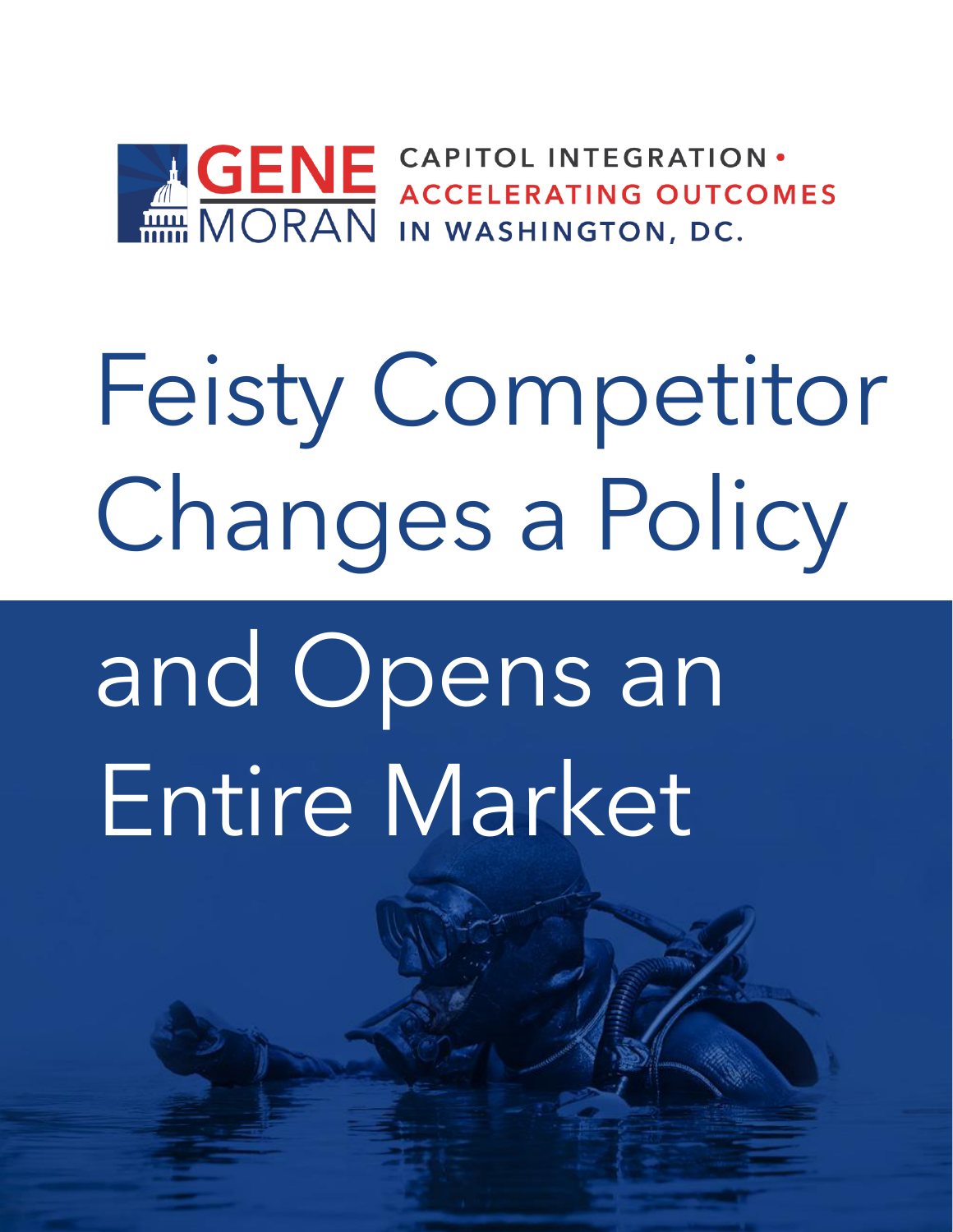#### **Technology Company Changes Policy Opens Up \$100-Million Dollar Market**

#### **This is a case study.**

It's about a small technology company that developed an underwater communication system for the Navy. Although there was interest from commercial companies, government rules prohibited commercial sales when the government participates in the research and development effort of a capability.

In working with this technology company, we were able to find a work-around that led to government leaders approving an exception to policy, thereby opening up an entirely new commercial market.

If you are a company that develops new technologies, their story will be of interest to you.

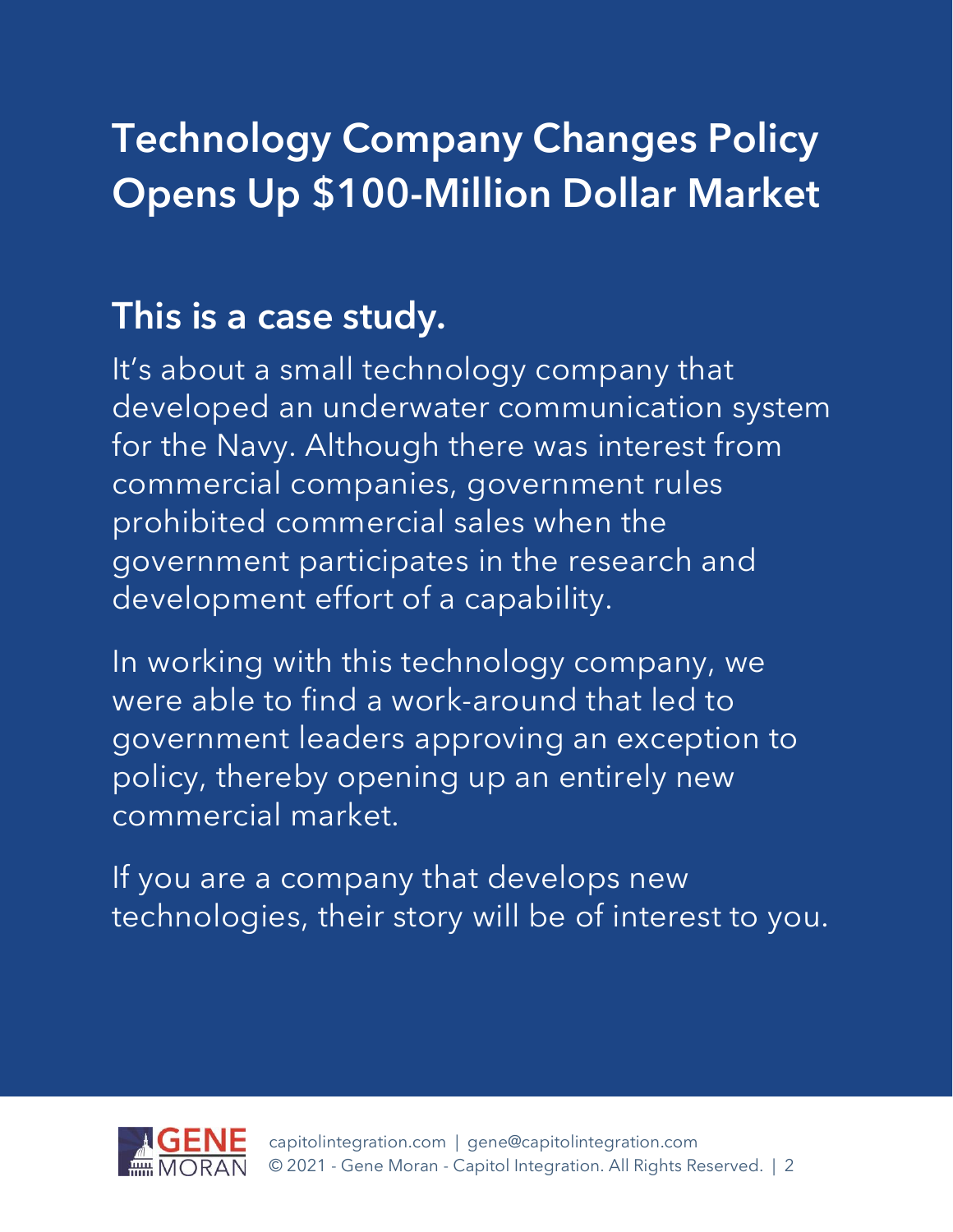# Situation

A small technology company developed an innovative communication system that would help Navy SEALs communicate digitally underwater at great distances in extreme conditions. Commercial companies wanted access to the technology, but government rules controlling dual use of technology jointly developed with the government prohibited such commercial sales.

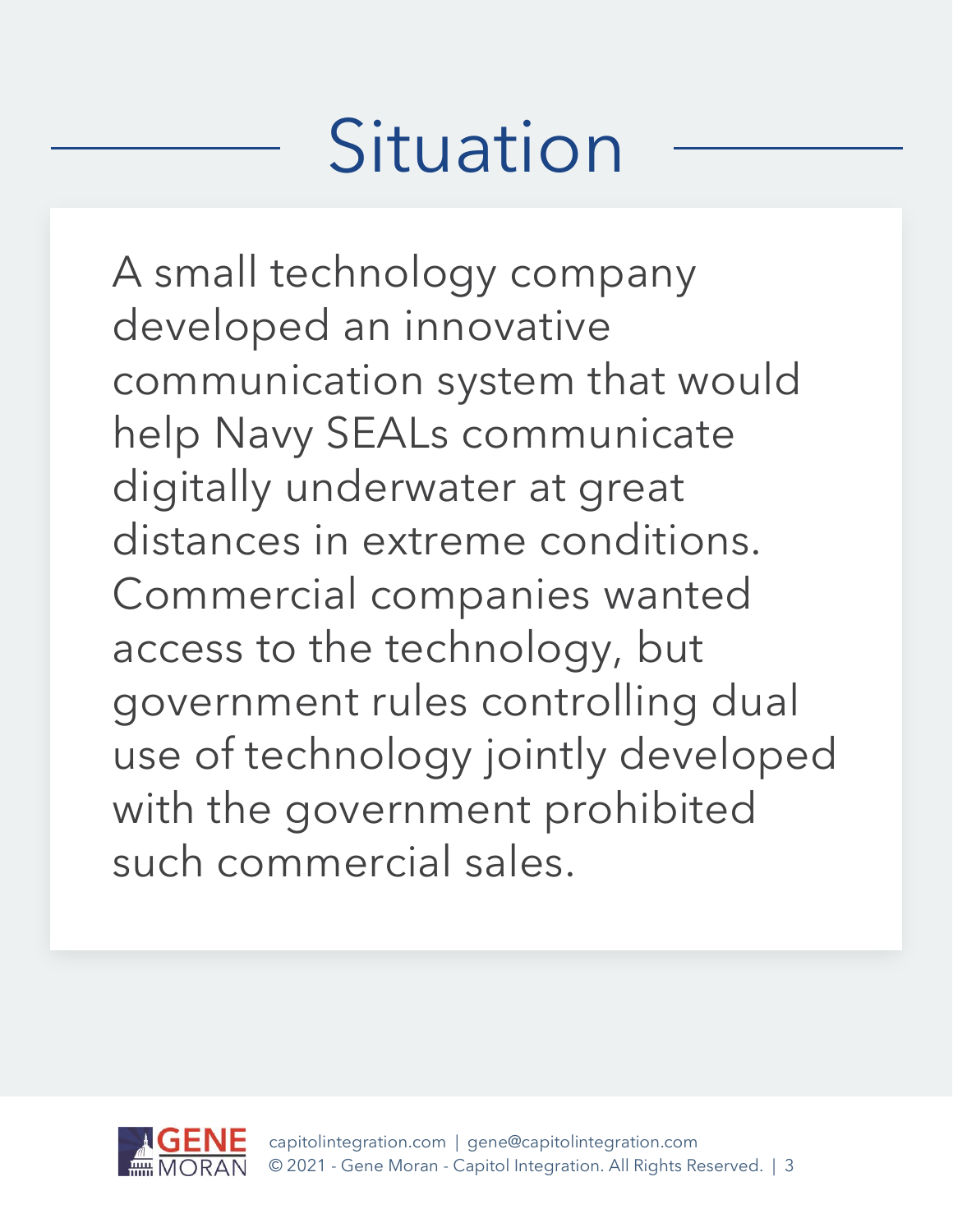## Intervention

Formulating a unique government engagement plan, the technology company developed a highly effective message and orchestrated a legal and effective exception to the dual use policy. This carefully crafted message persuaded senior government leaders and decision makers to approve an exception to policy. This creative work-around allowed the company to adapt a commercially viable alternative that did not require the highest end of military capability.

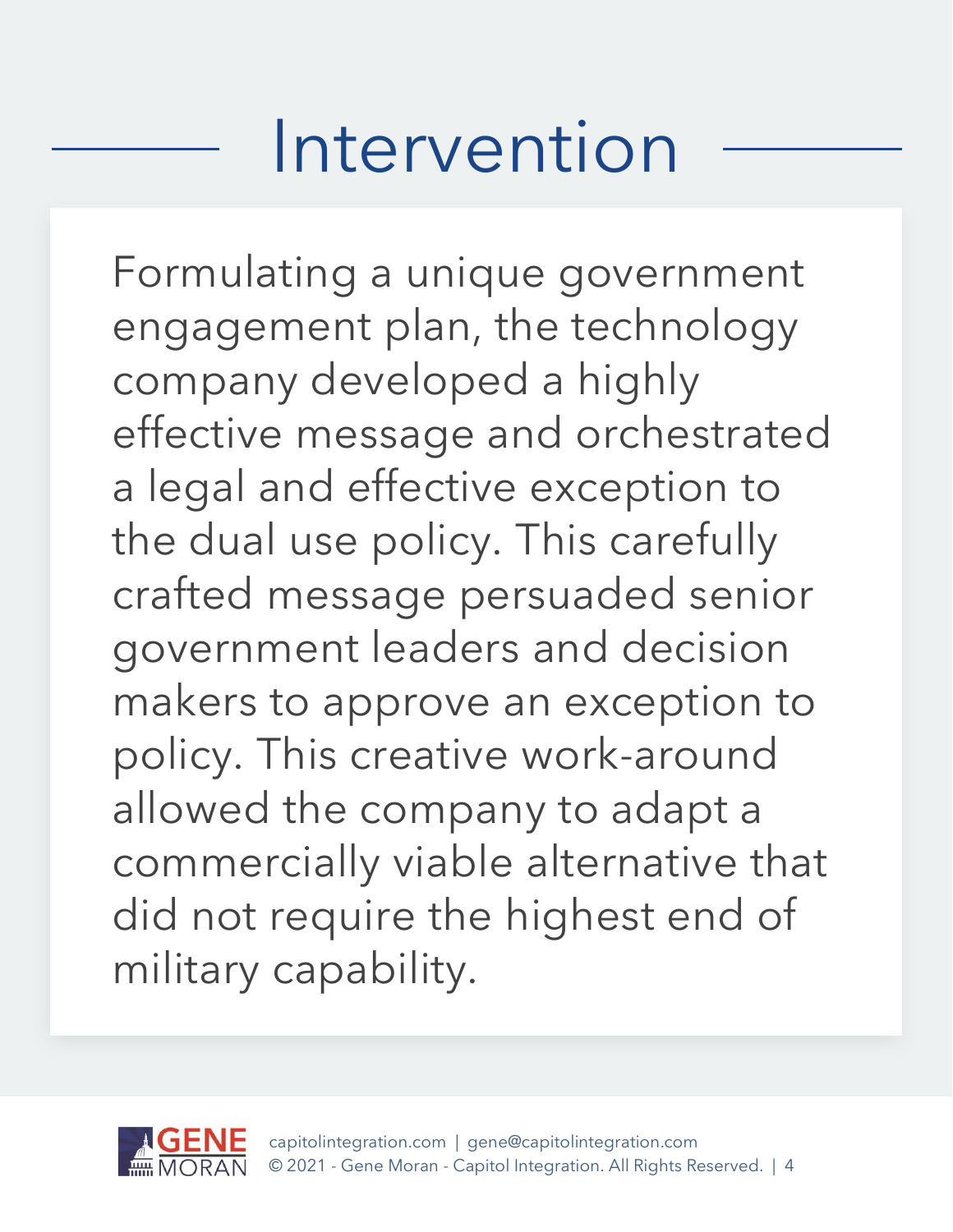## Outcome

This official exception opened up a \$100 million-dollar commercial market that would otherwise not have been available.





[capitolintegration.com](https://www.capitolintegration.com/) | [gene@capitolintegration.com](mailto:gene@capitolintegration.com) © 2021 - Gene Moran - Capitol Integration. All Rights Reserved. | 5